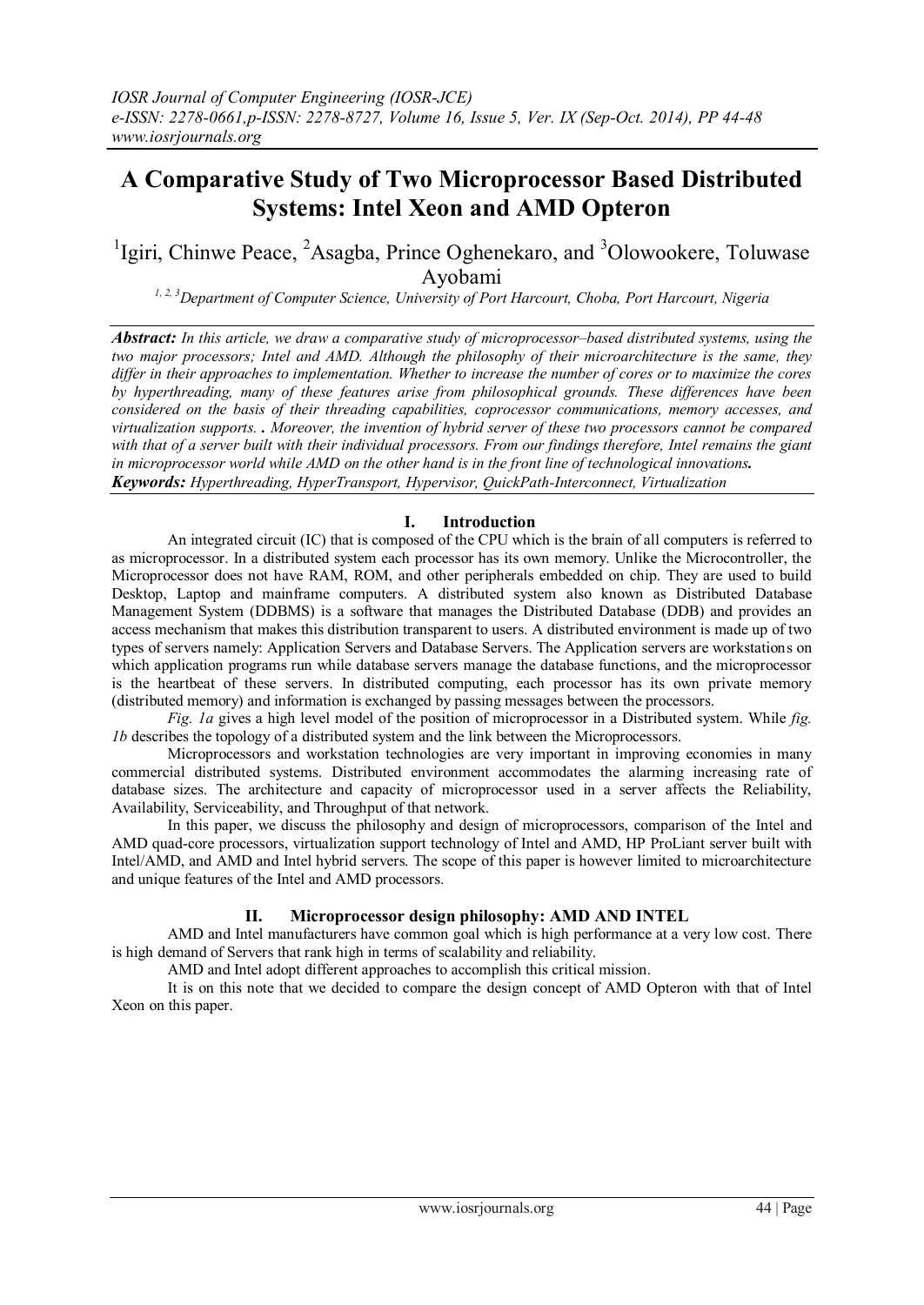

Figure 1a: Microprocessor in a Distributed System Figure 1b: Distributed system Topology

From table 1, we can deduce that AMD 6276 has twelve (12) CPU cores while Xeon E5-2670 processor has just six (6). Large number of cores helps this CPU to process many processes or threads at the same time. The Opteron 6276 processor includes XOP instructions, that appeared in modern CPUs not too far ago. Intel Xeon has a higher operational frequency than AMD Opteron. But the Power consumption rate is the same for both CPUs.

The comparison in Table 1 is based on older processor. The trend seems to relatively remain the same in recent design technologies. The design goal for the new architecture of AMD Opteron processor is simple – drive greater

| rwore: This have wearen convept |                         |                    |                   |  |
|---------------------------------|-------------------------|--------------------|-------------------|--|
| S/N                             | DISCRIPTION OF CONCEPT  | <b>AMD OPTERON</b> | <b>INTEL XEON</b> |  |
|                                 | Number of CPU cores     |                    |                   |  |
|                                 | <b>XOP</b> Instructions | Included           | Excluded          |  |
|                                 | Frequency               | Lower than Intel   | Higher than AMD   |  |
|                                 | On-chip $L2 + L3$ cache | 32 MB              | 22 MB             |  |
|                                 | Power consumption       | 115W               | 115W              |  |
|                                 |                         |                    |                   |  |

Table1: AMD/Intel design concept

scalability and higher density of cores by sharing some components of the processor die to maximize efficiency and keep other parts discrete to avoid bottlenecks [4]. Many of today's modern processor designs include redundant components because of their multi-core design, and in many cases these redundancies merely consume more die space, which can increase power consumption– without necessarily adding incremental value to the processor [4]. AMD uses a modular flexible design that serves as the template for the new AMD Opteron 6200 and 4200 Series processors.

While newer Intel Xeon processors on the other hand aim at large on-die caches, high clock speeds, and low power consumption, the processors are designed for high performance as well as harsh operating conditions. To support even higher levels of performance and throughput, Intel Xeon processors incorporate the next-generation Intel Core Microarchitecture with HyperThreading technology [13]. Intel Xeon 5500 series processors provide twice as many compute threads as previous generation Intel Xeon processors. They also support enhanced power management features, the Intel QuickPath Interconnect, and Intel Turbo Boost technology to deliver new levels of performance while lowering power consumption [10].

## *1.1 Quad-Core Technology*

A quad-core processor is a chip with four independent units called cores that read and execute central processing unit (CPU) instructions such as add, move data, and branch [11]. This comparison is based on AMD Opteron 8350 series and Intel Xeon X7350 series.

According to a press release[16], the processor combines four Opteron cores into one chip. Each die consist of a single integrated memory controller and uses HyperTransport technology to connect one processor with another. The clock speed of each core is 2.0 GHz, at a performance of 32 Gflop/s. The technology designed for memory access is Non –Uniform memory Access (NUMA) while the channel of communication between two processors is QuickPath Interconnect architecture [17].

On the other hand, Xeon 7350 processor is configured with two dual-core dies packaged into a single Dual-chip Module (DCM) its clock speed is 2.93 GHz, its theoretical performance is 46.9 Gflop/s which is relatively higher than that of AMD Opteron 8350 [17]. Its microarchitecture also includes Symmetric Multiprocessor (SMP). The memory Controller Hub Connect is connected to a snoop buffer and a Dedicated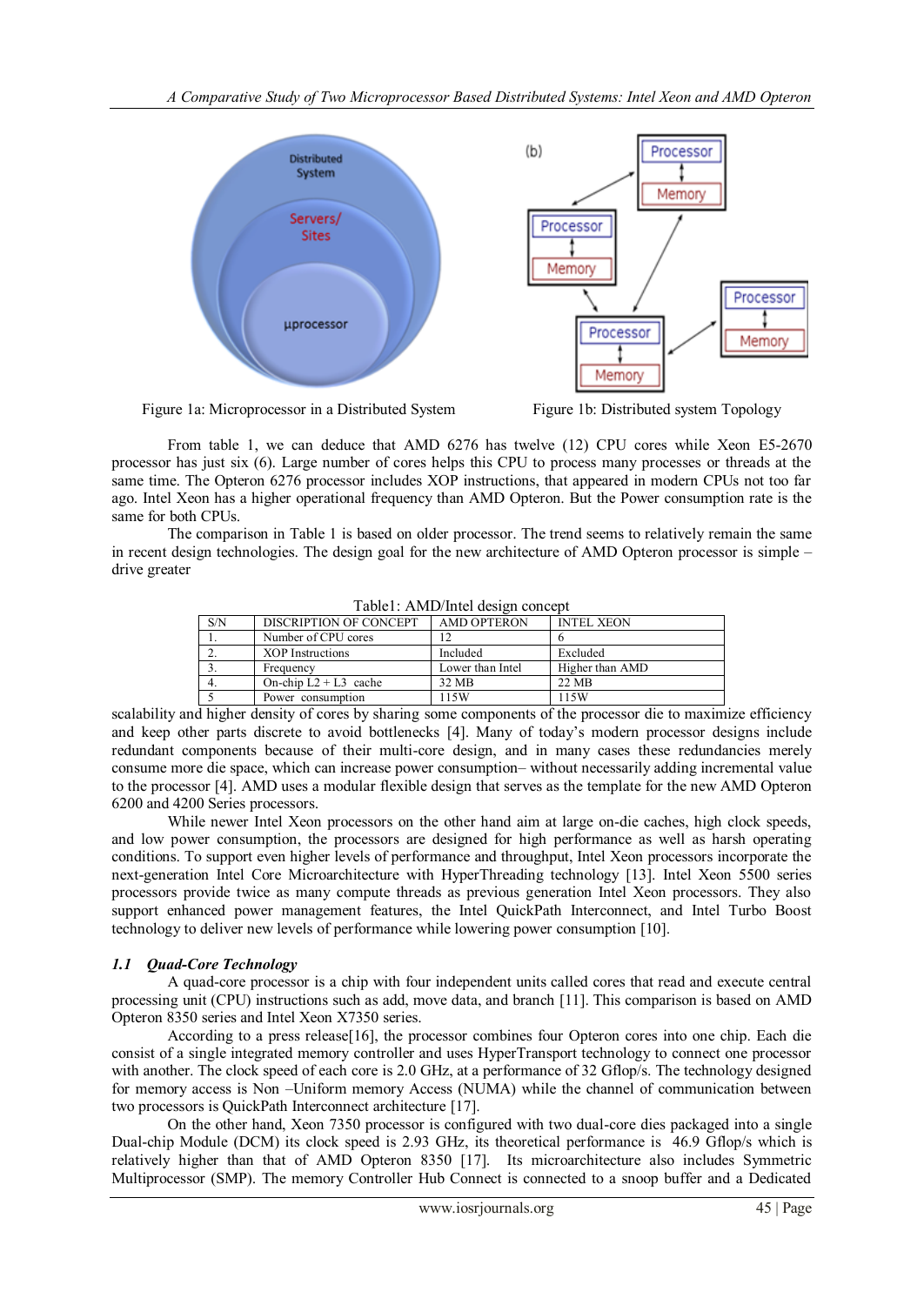High Speed Interconnect (DHSI) and a PCI express to minimize access to main memory and DHSI provides a point-to-point link between each processor and memory channel.

The application performance analysis carried out by [11] showed that Intel Quad-core rank higher than AMD Quad core.

#### *2.2 Virtualization Support*

Virtualization is a framework that makes provision for a common platform to run more than one operating system and application resources.

Here we reviews how the different manufactures support virtualization in a distributed system with particular reference to Intel and AMD processors. According to [11], the virtualization technologies of the two manufactures are similar in functionalities but not compactible. AMD Opteron processor enables virtualization leading efficiency by implementing Rapid Virtualization Indexing and Direct Connect Architecture. This architecture enables the server or cluster of servers in a distributed system to have high throughput responsiveness for applications and data access. The virtualization technology focuses on high band-width and low latency access to memory [11].

While Intel virtualization support is referred to as Hypervisor –a virtual support provided through virtual machine monitor VMM. However, this technology started with software virtualization support which faced many challenges by using complex schemes to imitate hardware features. These limitations led to full virtualization support in their recent technology that resulted to enhanced robustness, reliability, and security.

#### **2. HP Proliant Servers**

The philosophy of any processor design is to ensure it delivers the best services at minimized cost. AMD achieves this goal by providing more cores to run multithreaded applications through of mapping more than one thread to a core [19]. Intel on the other hand maximized its core by using Hyper-Threading technology to execute two core threads per core.

#### *3.1 Intel Xeon Processor ProLiant Servers*

The following are the some prominent features of Intel Xeon Processor in ProLiant Server:

- QuickPath Interconnect (QPI) this is used to connect the processor and the I/O chipset. The QPI has self- healing links and clock failover. This special feature (QPI) transmits data across 20-bit link, the link is subdivided into quadrant of five lanes, such that in an event of error in one quadrant, the link automatically reduces its width using only the good lane thereby recovering from multiple errors without data loss. This helps to enforce the ACID property of the database. Moreover, if the clock fails, the link reduces and the clock maps to a predetermined data lane. The only effect however that is the Reliability, while Availability and Serviceability mode is reduced without distorting the operation.
- Trusted Execution Technology (TXT) this feature ensures that the server is protected against malicious software attack.
- Intel Machine Check Architecture Recovery this feature that allows the Operating System to run even after detecting uncorrectable errors, thereby enforcing reliability.

According to [8], two processor- based Gen8 servers uses Intel E-2600 series processor that operates between 60W to 135W. The processor is consist of L1, L2, and L3 cache, two QuickPath Interconnect links, four memory channels of about 16MT/s each as well as other types of load-reduced DIMMs that enables the processor to comfortably execute high traffic transactions in a distributed environment.

#### *3.2 AMD Opteron ProLiant Servers*

AMD Opteron 6100 supports the following features:

- HyperTransport (HT) Assist this feature is used to maintain the data correctness between processors and reduces inter-processors communication traffic on the HT links.
- AMD-Power suit this feature ensures power management at reduce cost.
- AMD-V this feature uses the Rapid Virtualization Indexing to reduce software virtualization overhead.

The I/O architecture of both AMD Opteron 6100 and Intel Xeon E5-2600 processor- based ProLiant servers are the same, but different approaches were used for the implementation. The AMD uses HyperTransport 3.0 (HT3) technology to move data to the processors, memory and I/O devices [17].

The HT3 Interconnect consists of one 16 bit (wide) or two 8-bit (narrow) links. The wide link gives a at least data rate of 6.4 gigatransfer per second. The technology improves system performance since the processors can communicate directly rather than moving data from one processor to another. AMD64 architecture uses a Non –Uniform Memory Access (NUMA) technology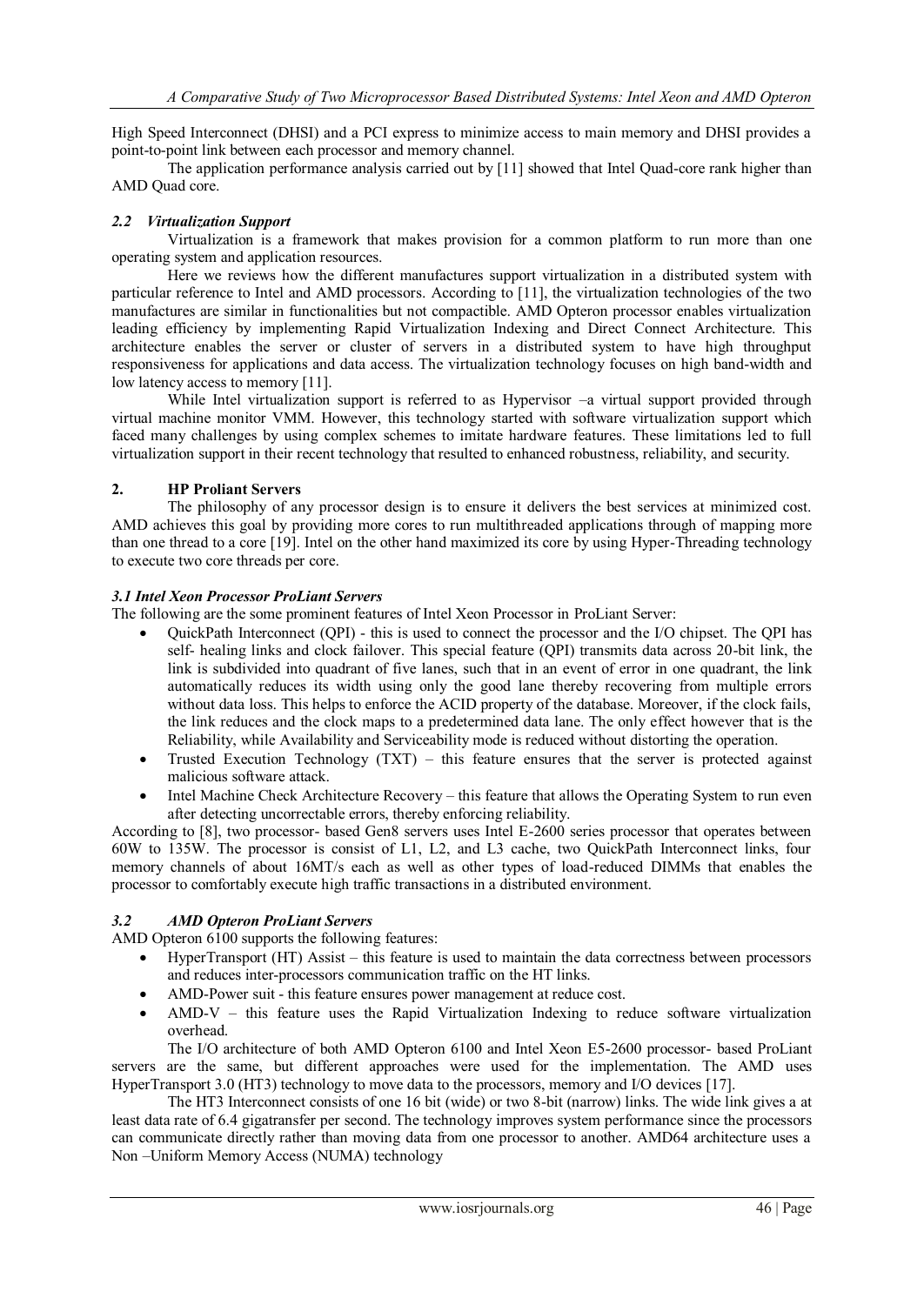The coherent (cHT) link moves data from one processor to another. While the non-coherent (ncHT) link transfers data between memory and I/O devices [17].

## **III. AMD/INTEL Hybrid- Ivy-Bridge Hybrid**

AMD and Intel processors specialized functions were combined to build a high performance server that is relatively better than servers configured with a single manufacture's component.

AMD in a press release claims that AMD's SM1500 server was the first server to support the latest generation of Intel Xeon processor based on the Ivy Bridge Microprocessor. The SM1500 server is a hybrid of Intel and AMD processor. The SeaMicro SM1500 is an AMD server configured with 64 Intel Xeon processor. The E31265LV2 CPUs provides 256 core and 2TB of DRAM, while the AMD provides 512 cores in a ten rack system unit with more than 4TB of DRAM. The combination results in the highest performance-per-watt, highest storage density and highest bandwidth-per-unit compute according to AMD. The SeaMicro SM1500 server also gave them another room to share common infrastructure component.

#### *4.1 Heterogeneous GPU and CPU Hybrid*

The hybrid of Heterogeneous GPU and CPU Cluster composed of many AMD and Intel designed to scale up performance. The main goal of the hybrid is to share data into separate domains, allocate the calculation processes to cluster nodes, manage calculation and communication [13]. This cluster involve the integration of various CPU and GPU of both Intel and AMD processors in the same server.

Special features of AMD and Intel processor were identified by [13], which enabled them to successfully implement the concept of heterogeneous GPU and CPU Cluster (HGCC) in distributed system. The HGCC consists of 24 nodes and integrates two types of CPU; 12 servers with Xeon 5650 processors and the other 12 servers with AMD Opteron 6172 processors. Intel+NVIDIA was chosen based many PHC solution provided by Intel Processor and NVIDIA Tesla GPUs which would have been very complicated to build with AMD CPUs and GPUs [13]. Though the AMD GPUs are cheaper than NVIDIA GPUs.

The main goal for the HGCC software framework however, is to reduce the user's effort during design and implementation of application.

## **IV. Discussion**

Intel and AMD have the same design philosophy but different approaches in their microarchitecture and implementation. AMD technology uses more cores than Intel, but Intel uses Hyper-threading technology to augment the multi-core technology.

AMD uses Hyper-Transport technology to connect one processor to another and Non-Uniform Memory Access to (NUMA) to access memory. Intel on the other hand sues QuickPath Interconnect technology to connect processor to one another and Memory controller Hub for memory access. AMD supports virtualization using Rapid Virtualization Indexing and Direct Connect architecture. While Intel virtualization technology is Virtual Machine Monitor. AMD ranked higher in virtualization support than Intel.

Moreover, the QuickPath Interconnect in Intel ProLiant server have self-healing links and clock failover, hence their technology focuses more on data security while AMD ProLiant servers focuses more on power management. The Ivy-Bridge hybrid and HGCC technology indeed proved that two good heads are better than one. But AMD is in the frontline of these two technologies. These hybrid servers outperformed other servers.

|                  | <b>Description</b>                          | <b>AMD</b>                           | <b>INTEL</b>                               |
|------------------|---------------------------------------------|--------------------------------------|--------------------------------------------|
|                  | Data communication technology               | HyperTransport technology            | Dedicated High Speed Interconnect          |
| 2.               | Clock speed                                 | $2.0$ GHz                            | $2.93$ GHz                                 |
| 3 <sub>1</sub>   | Memory Access technology                    | Non- Uniform Memory Access<br>(NUMA) | Memory Controller Hub connect              |
| $\overline{4}$ . | Processor communication<br>architecture     | <b>OuickPath Interconnect</b>        | Symmetric Multiprocessor (SMP)             |
| 5 <sub>1</sub>   | Symmetric<br>microprocessor<br>capabilities | Up to 8 socket/32 cores              | Up to 4 sockets/16 cores                   |
| 6.               | Main focus on ProLiant server               | Data security                        | Power management                           |
| 7.               | Virtualization technology                   | Rapid virtualization Indexing and    | Hypervisor through virtual machine monitor |
|                  |                                             | Direct Connect architecture          | (VMM)                                      |
| 8.               | Server Hybrid Technology                    | Innovated by AMD                     | Not as innovative as AMD                   |

Table 2: Summary of AMD and Intel Microprocessor-based distributed system